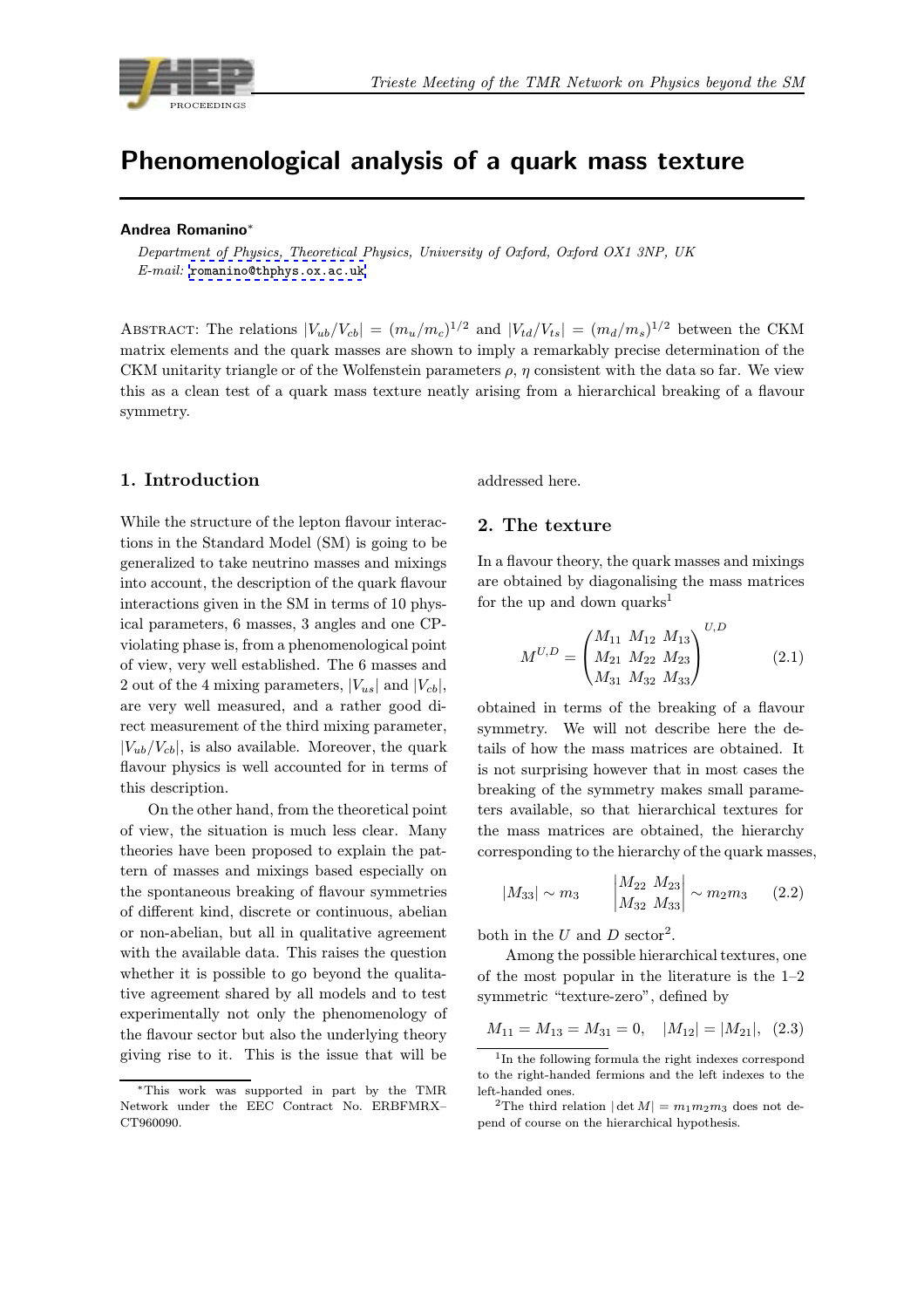<span id="page-1-0"></span>that has the virtue of producing the following predictions for CKM matrix elements in terms of light quark mass ratios [1, 2]

$$
|V_{us}| = \left| \sqrt{\frac{m_d}{m_s}} + e^{i\phi} \sqrt{\frac{m_u}{m_c}} \right| \tag{2.4}
$$

and [3]

$$
\left|\frac{V_{ub}}{V_{cb}}\right| = \sqrt{\frac{m_u}{m_c}} \qquad \left|\frac{V_{td}}{V_{ts}}\right| = \sqrt{\frac{m_d}{m_s}},\qquad(2.5)
$$

up t[o](#page-4-0) [c](#page-4-0)orrections discussed below, that are quite in a good agreement with the experimental values. By the way, the texture (2.3) is the only one that can generate (2.4) and (2.5) in a non accidental way [2].

In the following, we will show that a quantitative analysis of the simple rel[atio](#page-0-0)ns (2.5), can provide a precise test of the texture (2.3) giving rise to them a[nd](#page-4-0) in turn of the flavour model producing the texture. Among such models, we quote here theories based on continuous abelian  $U(1)$  flavour groups [4], in which the [sym](#page-0-0)metry  $M_{12} \simeq M_{21}$  has to be given as an additional hypothesis, and non-abelian U(2) theories [5], in which  $M_{12} \simeq M_{21}$  is related to the symmetry properties of the irr[ed](#page-4-0)ucible representations of the non-abelian group.

# 3. Corrections and model-dependence

Before skipping directly to the results we shortly discuss the corrections to the relations (2.5).

The overall corrections to the two relations in (2.5) turn out to be equal in absolute value, meaning that the relative importance of the correction is larger for the  $|V_{ub}/V_{cb}|$  relation than for the  $|V_{td}/V_{ts}|$  one. In the following analysis, possible corrections up to 10% in the  $|V_{ub}/V_{cb}|$ relation will be taken into account.

There are two sources of corrections to the relations (2.4,2.5), both depending on the details of the model giving rise as a first approximation to the texture (2.3). The first source is due to the fact that in real situations the relations (2.3) are not exact. The amount of correction depends on the model. A 10% correction to the  $|V_{ub}/V_{cb}|$ relation takes in[to a](#page-0-0)ccount non-vanishing  $M_{13,31}^{U,D}$  $M_{13,31}^{U,D}$  $M_{13,31}^{U,D}$ 

with

$$
|M_{13,31}^U| \lesssim 200\% \, m_u \quad |M_{13,31}^D| \lesssim 20\% \, m_d \quad (3.1)
$$

and an asymmetry between  $|M^{U,D}_{12}|$  and  $|M^{U,D}_{21}|$ with

$$
\left| \left| \frac{M_{12}^U}{M_{21}^U} \right| - 1 \right| \lesssim 20\%.
$$
 (3.2)

Even in the ideal case in which eqs. (2.3) are exact, corrections to the angle-mass relations (2.5) come from diagonalisation of the "2–3" block of the mass matrices. The diagonalisation of  $M^{U,D}$ can in fact be performed through t[hre](#page-0-0)e subsequent rotations in the 2–3, 1–2 and 1–3 sectors. Due to the hierarchical structure (2.2), the left and right rotation diagonalising the 2–3 sector have to be performed first. But the 2–3 right rotation of angle  $\theta_{23}^R$  also acts on the  $M_{12}$  matrix element rotating it a bit in [the](#page-0-0)  $M_{13}$  one. Therefore a  $M_{13} \sim M_{12} \tan \theta_{23}^R$  entry is generated, giving a contribution to the 1–3 left rotation that spoils eqs. (2.5). This correction depends on the model too through the structure of the 2–3 sector. However, barring cancellations or large  $M_{23}-M_{32}$  asymmetries, this correction does not affect the  $|V_{ub}/V_{cb}|$  relation more than 10%.

## 4. Analysis

The relations (2.5) allow a determination of the less known CKM parameters in terms of light quark masses. The obvious way of testing their validity is therefore to compare this prediction with the experimental determination of the CKM parameters. Less obvious is that the prediction in terms of quark masses is precise enough to constitute a good test. This is in fact the case, as we will see in a moment. In the following we will use the Wolfenstein parameterisation [6] of the CKM matrix in terms of  $\lambda$ ,  $A$ ,  $\bar{\rho}$ ,  $\bar{\eta}$ , where  $\bar{\rho}$ ,  $\bar{\eta}$ are connected to the original  $\rho$ ,  $\eta$  parameters by  $\bar{\rho} = c\rho, \bar{\eta} = c\eta$ , where  $c = \sqrt{1 - \lambda^2}$ . In terms of these parameters and using the phase conve[nt](#page-4-0)ion of the standard parameterisation,

$$
V_{us} = \lambda \qquad V_{ub} = A\lambda^3(\rho - i\eta)
$$
  
\n
$$
V_{cb} = A\lambda^2 \qquad V_{td} = A\lambda^3(1 - \bar{\rho} - i\bar{\eta}). \quad (4.1)
$$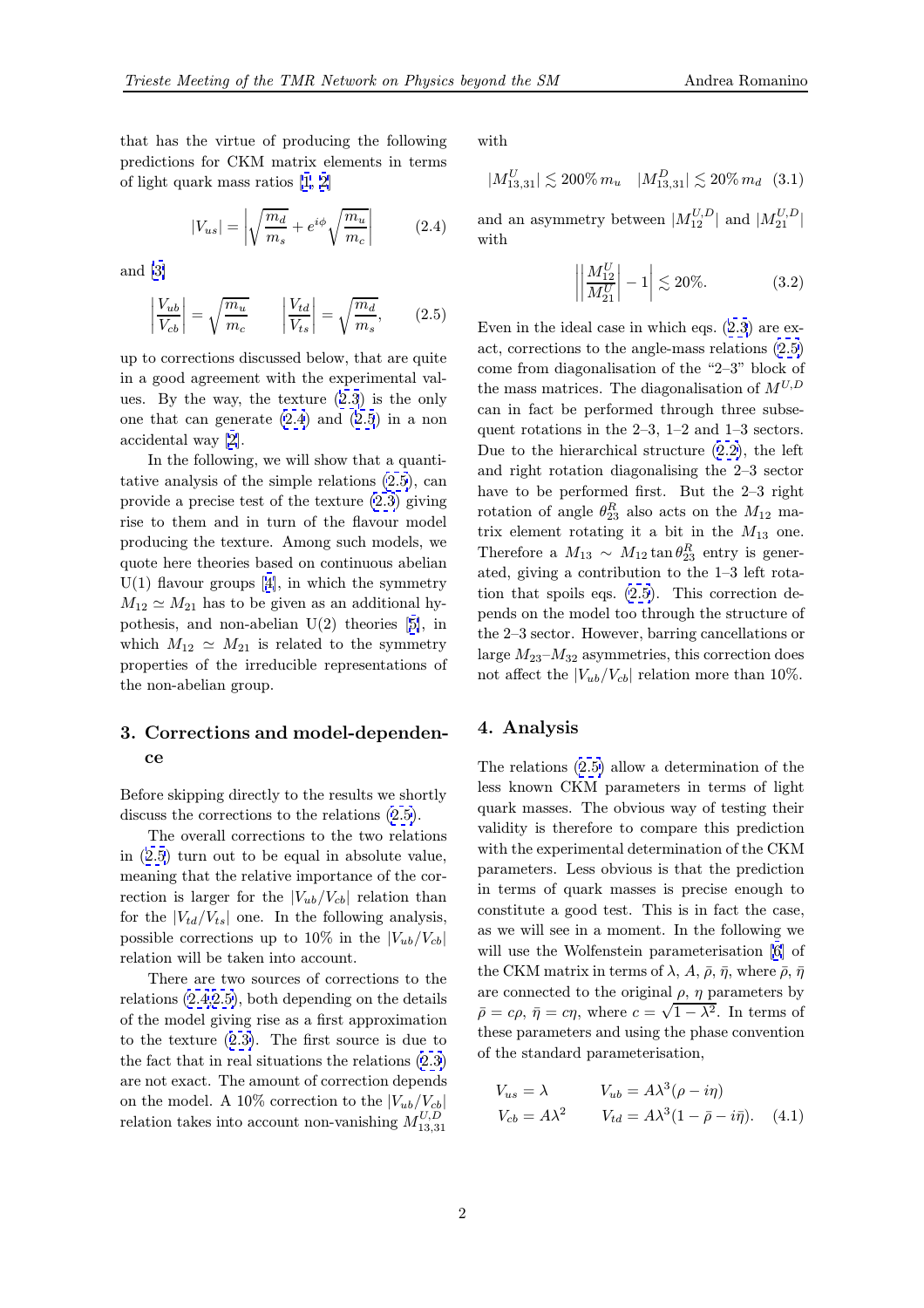In fig. 1 the prediction for  $(\bar{\rho}, \bar{\eta})$  (smaller regions) is compared with the present indirect experimental determination through a SM fit (larger regions). The inputs for this last determination includ[e](#page-3-0) the direct measurement of  $|V_{ub}/V_{cb}|$  and the indirect information from the mixing in the  $B_d$ -system,  $\Delta m_{B_d}$ , and in the  $B_s$  system,  $\Delta m_{B_s}$ . We prefer not to include in the SM fit the parameter  $\epsilon_K$  since we leave open the possibility that some extra sources of CP-violation not included in the SM may exist, affecting in particular CPviolation in the Kaon system. As a consequence, the sign of  $\bar{\eta}$  is not determined so that figure 1 represent only the  $\bar{\eta} > 0$  part of a figure symmetric with respect to the  $\bar{\eta}$  axes. However, the recent measurement of  $\sin 2\beta$ , if included in the fit, would just cut out the not showed part of t[he](#page-3-0) distribution. The inclusion of  $\epsilon_K$  in the SM fit would not alter the agreement between the predicted  $\bar{\rho}$ ,  $\bar{\eta}$  and present data. To see this, the constraint given by  $\epsilon_K$  is shown independently in fig. 1. The 3 regions shown correspond to the possibility that physics beyond the SM give a contribution to  $\epsilon_K$  equal to 0, 1/3, 2/3 of the measured value. The light-shadowed region is exclud[ed](#page-3-0) by eqs. (2.5).

From figure 1 we see that the prediction is presently in quite a good agreement with the experimental determination (the  $1\sigma$  shift being mainly due to th[e lo](#page-1-0)wer value of the predicted  $|V_{ub}/V_{cb}|$  compar[ed](#page-3-0) to the measured one). Moreover we see that the prediction in terms of light quark masses is tight enough to represent a very good test of the texture giving rise to it. Bfactories will give either a strong evidence or will rule out this texture and the flavour models generating it.

To understand the tightness of the prediction, as well as the reason of the exclusion of a large part of the  $\bar{\rho}$ – $\bar{\eta}$  plane, we will describe now in better detail the procedure used to implement eqs. (2.5). The simplest implementation would consist in fitting the experimental values of  $m_u/m_c$  and  $m_d/m_s$  in terms of  $\bar{\rho}$  and  $\bar{\eta}$  using (2.5). On the other hand, the lightest quarks  $m_u$  an[d](#page-1-0)  $m_d$  are better known through the ratios  $m_u/m_d$  and  $m_d/m_s$ , so that  $m_u/m_c$ and  $m_d/m_s$  have to be recovered in terms of the valu[es o](#page-1-0)f  $m_u/m_d$ ,  $m_d/m_s$  and  $m_c/m_s$ . In

turn,  $m_u/m_d$  and  $m_d/m_s$  can be conveniently expressed in terms of  $m_u/m_d$  and Q, where Q is defined by

$$
Q = \frac{m_s/m_d}{\sqrt{1 - (m_u/m_d)^2}}.\tag{4.2}
$$

Q is in fact known much more precisely than  $m_u/m_d$  and  $m_d/m_s$ , both in the sense that its error is smaller and that its determination is relatively more reliable than the  $m_u/m_d$  or  $m_d/m_s$ one, since it is based only on second order chiral perturbation theory [7]. For the purpose of the present discussion we can consider Q as fixed and consider the smaller region in fig. 1 as determined by the two constraints obtained by expressing  $m_u/m_d$  $m_u/m_d$  $m_u/m_d$  and  $m_c/m_s$  in terms of  $\bar{\rho}$  and  $\bar{\eta}$ . The two constraints are plotted separately in fig. 1. The  $m_u/m_d$  constraint is repres[en](#page-3-0)ted by the dashed circumferences around  $(1, 0)$ .  $m_u/m_d$ is in fact directly related to the radius of such circ[um](#page-3-0)ferences, since

$$
\frac{\lambda}{c}\sqrt{(1-\bar{\rho})^2+\bar{\eta}^2} = \left|\frac{V_{td}}{V_{ts}}\right|
$$
\n
$$
= \sqrt{\frac{m_d}{m_s}} = \left(\frac{1}{Q\sqrt{1-(m_u/m_d)^2}}\right)^{1/2}, \quad (4.3)
$$

that also shows there is a minimum value of the radius, corresponding to  $m_u/m_d = 0$  (excluded region). The  $m_c/m_s$  constraint is represented instead by the two approximate half-circumferences around the origin meeting on the positive  $\bar{\rho}$  axes. We can now see why the prediction is so tight. On one hand, the first constraint is not very sensitive to the error on  $m_u/m_d$ , since the dependence on  $m_u/m_d$  only comes through  $m_d/m_s$ and is therefore relatively small (see eq. (4.3)). On the other hand the dependence of the second constraint on the error of  $m_c/m_s$  and on the incertitudes of the  $|V_{ub}/V_{cb}|$  relation is small where the two constraints intersect due to the closeness of the exclusion region (this dependence is three times smaller than on the opposite side). The input values for the parameters involved in both fits showed in fig. 1 are listed in table 1 and 2.

# 5. Potential improvements of the comparison wi[th](#page-3-0) data

The prospects for an improved comparison of the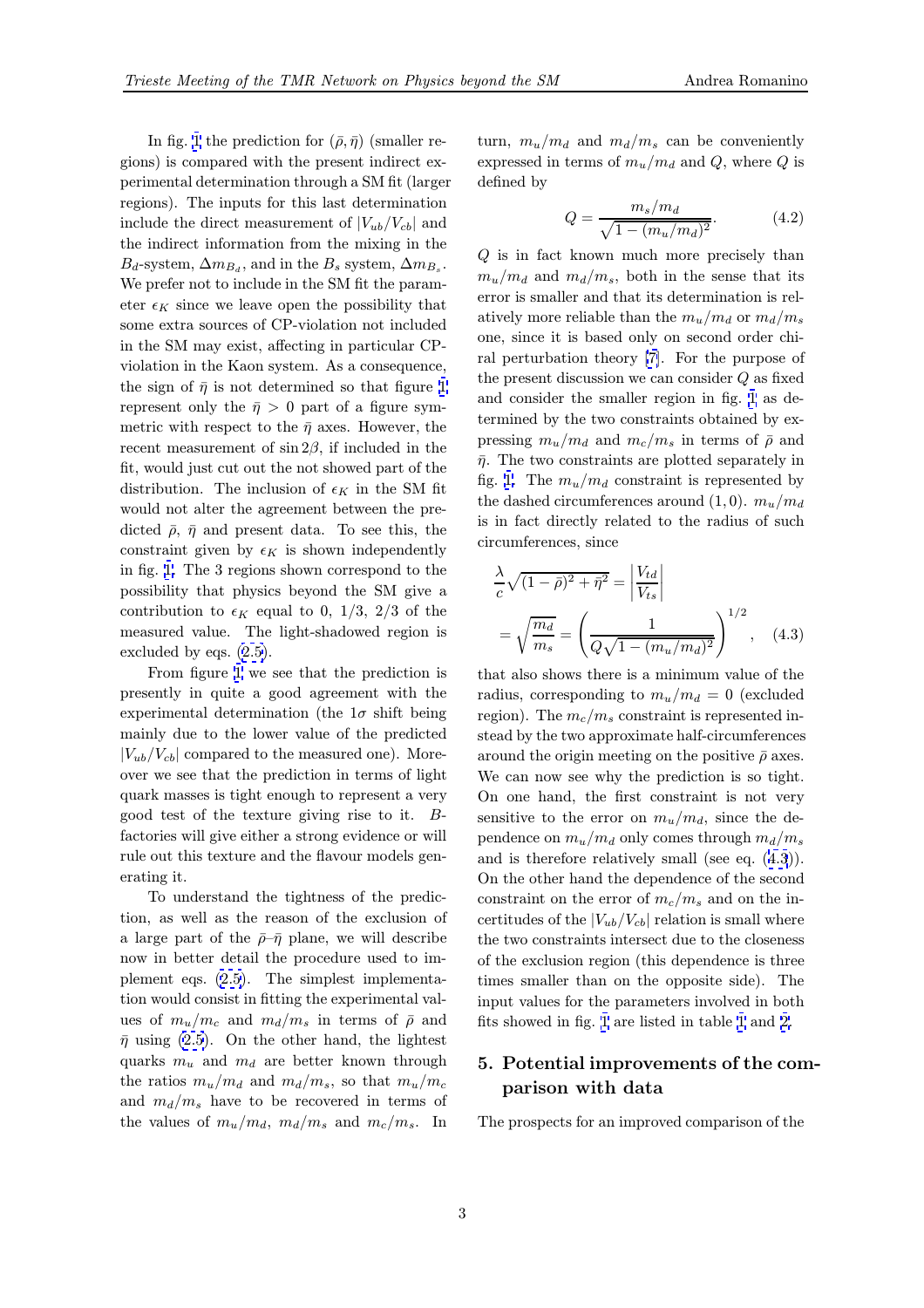<span id="page-3-0"></span>

Figure 1: Fit 1 (smaller regions): Predictions for  $\rho$ ,  $\eta$  using eqs. (2.5) and the inputs in table 1. Also shown are the two individual constraints from  $m_u/m_d$  and  $m_c/m_s$  separately (see text). Fit 2 (larger regions): SM fit using  $|V_{ub}/V_{cb}|$ ,  $\Delta m_{B_d}$ ,  $\Delta m_{B_s}$  but not  $\epsilon_K$ , whose constraint is shown independently with different theoretical errors (see text). For both fits the contours are at 68, 95 and 99% CL respectively.

| $22.7 \pm 0.8$           |
|--------------------------|
| $ m_u/m_d 0.553\pm0.043$ |
| $ m_c/m_s $ 8.23 ± 1.5   |

Table 1: Input values for the quark mass ratios. Q is defined in the text.

predictions of the texture (2.3) with further data are clear from fig 1. Another way to illustrate this is in fig 2. Shown are the probability distributions for  $\bar{\rho}$ ,  $\bar{\eta}$  and for various physical quantities obtained by a com[bine](#page-0-0)d fit of  $|V_{ub}/V_{cb}|$ ,  $\Delta m_{B_d}$ ,  $\Delta m_{B_s}$  and the constraints (2.5). These distribution[s a](#page-5-0)re compared with those from a pure SM fit with present data and  $\epsilon_K$  still not included, but rather shown as an output  $(f \nvert g 2d)^3$ . Based on this figure one can be opti[mist](#page-1-0)ic on the possibility of a stringent comparison with data to come.

It is less clear, in fact, that an improve[m](#page-5-0)ent may come from an independent better determination of the inputs in table 1. On the contrary, one has to keep in mind that the theoretical determination of  $m_u/m_d$  is not on the same ground as for the two other parameters. For this reason the prediction for various physical observables is shown in fig 3 as function of  $m_u/m_d$  and  $\eta > 0$ . Since some of these observables have a significant dependence on this ratio, with better data it would be useful to leave even  $m_u/m_d$  as a free parameter. [No](#page-6-0)tice in fig 2f the preferred value of  $|V_{ub}/V_{cb}|$  relative to the present determination, mostly affected by theoretical uncertainties. Notice also in figs 2e and 3e [th](#page-5-0)e critical lower bound on  $\Delta m_{B_s}$ .

### 6. Conclus[io](#page-5-0)ns

The relations  $|V_{ub}/V_{cb}| = (m_u/m_c)^{1/2}$  and  $|V_{td}/V_{ts}| =$  $(m_d/m_s)^{1/2}$  arise in any scheme of hierarchical quark masses where the 11, 13 and 31 entries are sufficiently small, and the 12 and 21 entries are equal up to a phase. Using the Wolfenstein form for the CKM matrix, we have shown that these two relations can be translated into a tight prediction in the  $\bar{\rho}$ - $\bar{\eta}$  plane. The predicted region is significantly smaller than that currently allowed by data, as shown in figure 1: the texture successfully accounts for the present data and will be subject to further stringent tests by future data.

The most important implications for future experiments are: a deviation from complete  $B_s$ 

<sup>&</sup>lt;sup>3</sup>The same distributions with the inclusion of  $\epsilon_K$  remain essentially unchanged except for cutting away the low  $\eta$ -region and consequently shifting sin  $2\alpha$  more toward zero.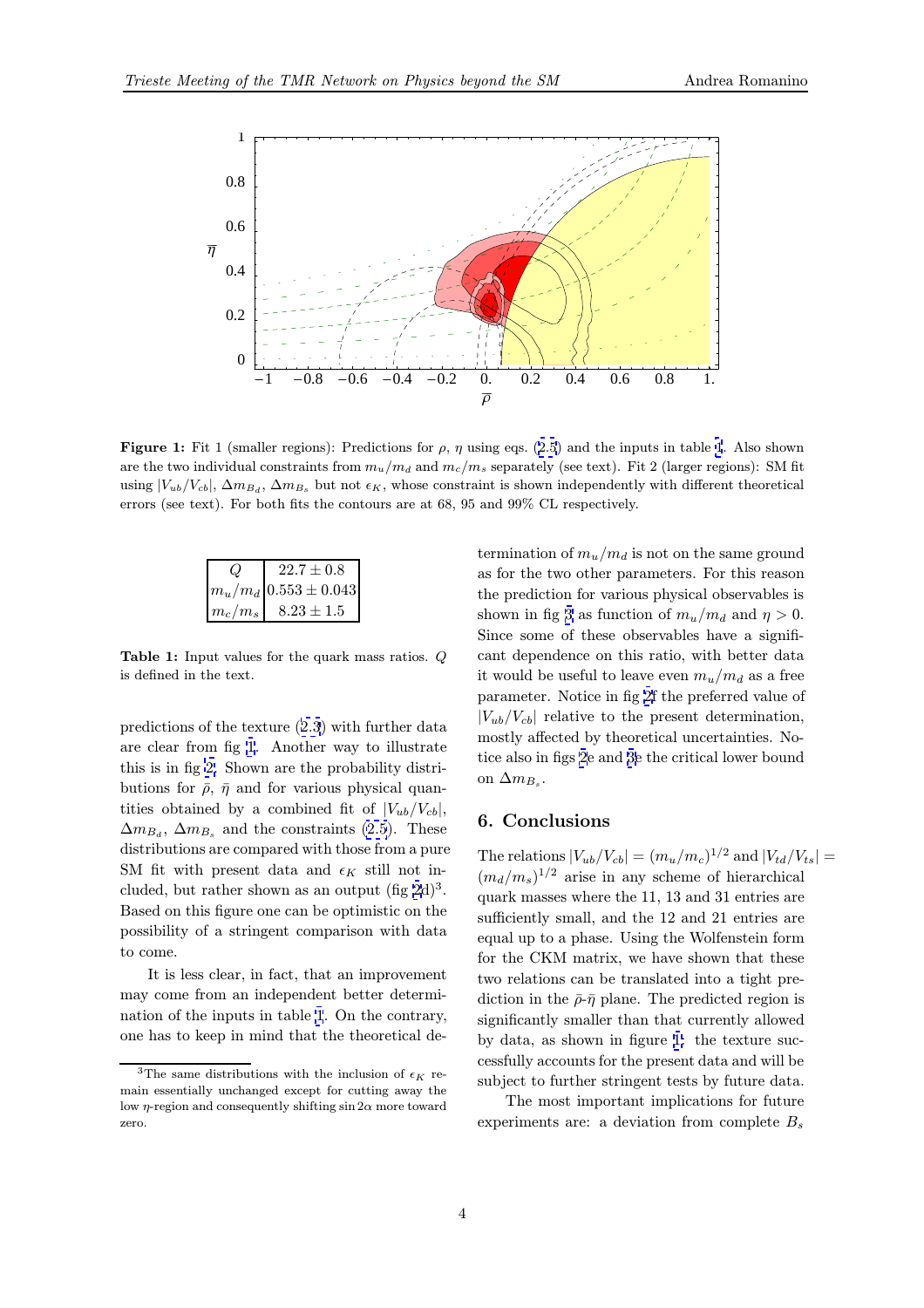<span id="page-4-0"></span>

| $G_F$                    | $1.16639 \cdot 10^{-5}$ GeV <sup>-2</sup> | $M_W$           | 80.375                                 |
|--------------------------|-------------------------------------------|-----------------|----------------------------------------|
| $\lambda$                | 0.2196                                    | $\overline{A}$  | $0.819 \pm 0.035$                      |
| $m_{B_d}$                | $(5.2792 \pm 0.0018) \,\mathrm{GeV}$      | $m_{B_s}$       | $(5.3692 \pm 0.0020)$ GeV              |
| $f_{B_d} \sqrt{B_{B_d}}$ | $(0.201 \pm 0.042)$ GeV                   |                 | $1.14 \pm 0.08$                        |
| $\eta_B$                 | $0.55 \pm 0.01$                           | m <sub>t</sub>  | $(166.8 \pm 5.3)$ GeV                  |
| $\Delta m_{B_d}$         | $(0.471 \pm 0.016) \text{ps}^{-1}$        | $\epsilon_K$    | $(2.280 \pm 0.019) \cdot 10^{-3}$      |
| $B_K$                    | $0.87 \pm 0.14$                           | $f_K$           | $(0.1598 \pm 0.0015)$ GeV              |
| $m_K$                    | $(0.497672 \pm 0.000031)$ GeV             | $\Delta m_K$    | $(3.491 \pm 0.009) \cdot 10^{-12}$ MeV |
| $\eta_1$                 | $1.38 \pm 0.53$                           | $\eta_2$        | $0.574 \pm 0.004$                      |
| $\eta_3$                 | $0.47 \pm 0.04$                           | $V_{ub}/V_{cb}$ | $0.093 \pm 0.016$                      |

Table 2: Inputs for the SM fit.

mixing must be discovered soon,  $\Delta m_{B_s} < 14.9 \,\mathrm{ps}^{-1}$ at 90% c.l., and the predicted probability distributions for  $|\sin 2\alpha|$  and  $|\sin 2\beta|$  are both peaked near 0.5, as shown in figures 2a,b,e. These results use  $m_u/m_d = 0.55 \pm 0.04$  as an input. However, even if this input is completely relaxed, so that only one combination of the two light mass ratios is used, the upper bou[n](#page-5-0)d on  $B_s$  mixing remains robust:  $\Delta m_{B_s} < 15 \,\text{ps}^{-1}$  at 90% c.l. In this case significant variations in sin  $2\alpha$  and sin  $2\beta$  are possible, as shown in figures 3a,b. Note in any case that lower values of  $m_u/m_d$ , that could accommodate a higher  $\Delta m_{B_s}$ , push further down the expected value of  $|V_{ub}/V_{cb}|$ , in apparent contradiction with the present [de](#page-6-0)termination.

These results are all independent of whether there is a significant non-standard model contribution to  $\epsilon_K$ . However, the size of such an exotic contribution is restricted by the form of the texture, as shown in figure 3f. In the absence of such a contribution, the combination of figures 3e and 3f predicts that  $m_u/m_d$  is not far from the commonly accepted value o[f](#page-6-0)  $0.55 \pm 0.04$ .

### References

- [1] H. Fritzsch, *Phys. Lett.* **73B** (1978) 317. M. Shin, Phys. Lett. 145B (1984) 285. M. Gronau, R. Johnson, and J. Schechter, Phys. Rev. Lett. 54 (1985) 2176.
- [2] L. J. Hall and A. Rasin,  $Phys. Lett. B315$ (1993) 164.
- [3] H. Fritzsch, Nucl. Phys. B155 (1979) 189.

B. Stech, Phys. Lett. 130B (1983) 189.

- [4] L. Ibanez and G. G. Ross, pl **B332** (1994) 100–110, [hep-ph/9403338].
- [5] R. Barbieri, G. Dvali, and L. J. Hall, *Phys.* Lett. B377 (1996) 76. R. Barbieri, L. J. Hall, S. Raby, and A. Romanino, [Nucl. Phys.](http://xxx.lanl.gov/abs/hep-ph/9403338) B493 (1997) 3. R. Barbieri, L. J. Hall, and A. Romanino, Phys. Lett. B401 (1997) 47.
- [6] L. Wolfenstein, Phys. Rev. Lett. 51 (1983) 1945.
- [7] H. Leutwyler, "The masses of the light quarks." Talk given at the Conference on Fundamental Interactions of Elementary Particles, ITEP, Moscow, Russia, Oct., 1995. hep-ph/9602255.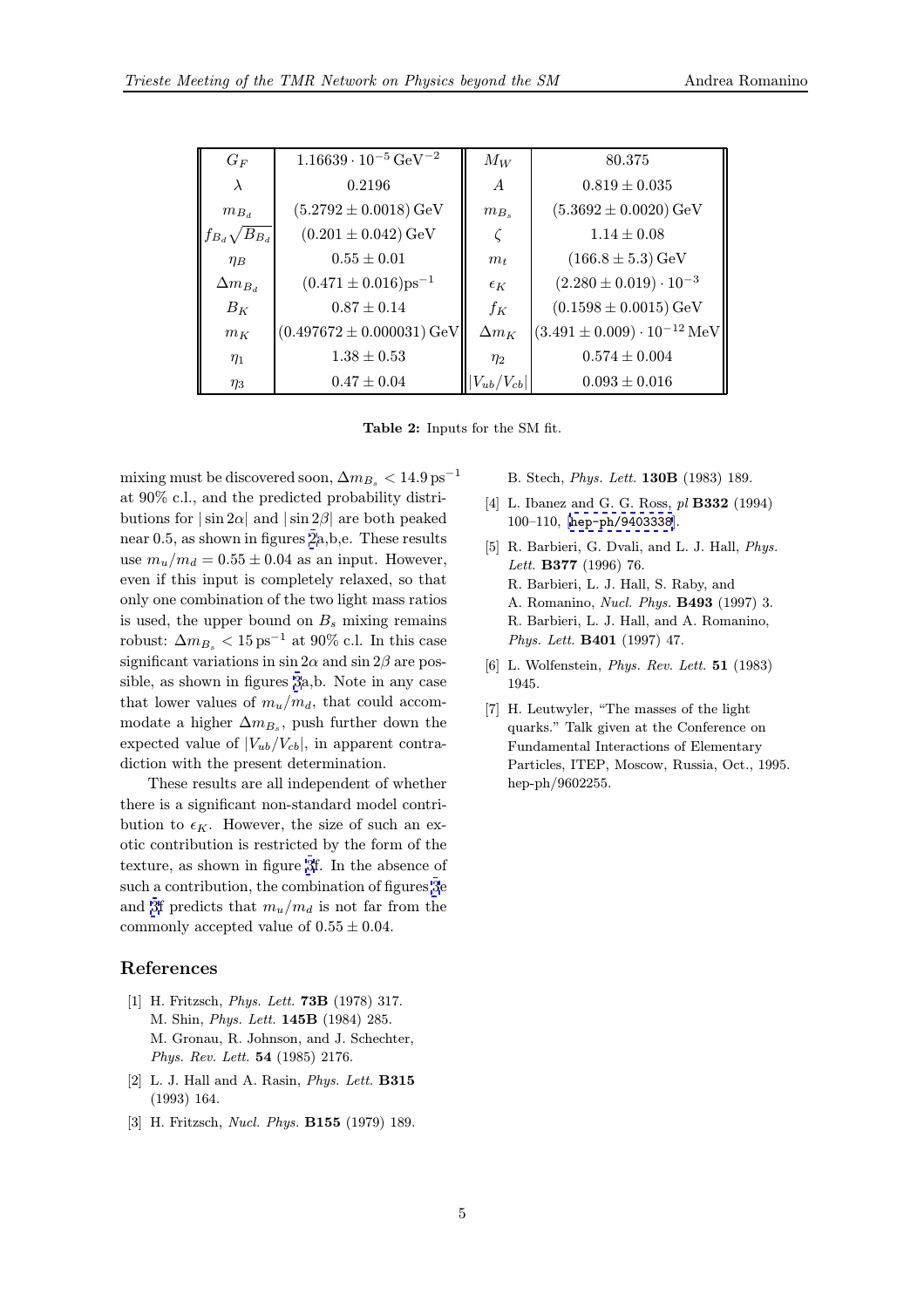<span id="page-5-0"></span>

Figure 2: Probability distributions (lighter area: predictions; darker area: from the SM fit, excluding  $\epsilon_K$  but taking  $\eta > 0$ ) for different observables: a) sin 2 $\alpha$ , b) sin 2 $\beta$ , c) sin<sup>2</sup>  $\gamma$ , d)  $\epsilon_K$ , e)  $\Delta m_{B_s}$ , f)  $|V_{ub}/V_{cb}|$ , g)  $\rho$ , h)  $\eta$ .